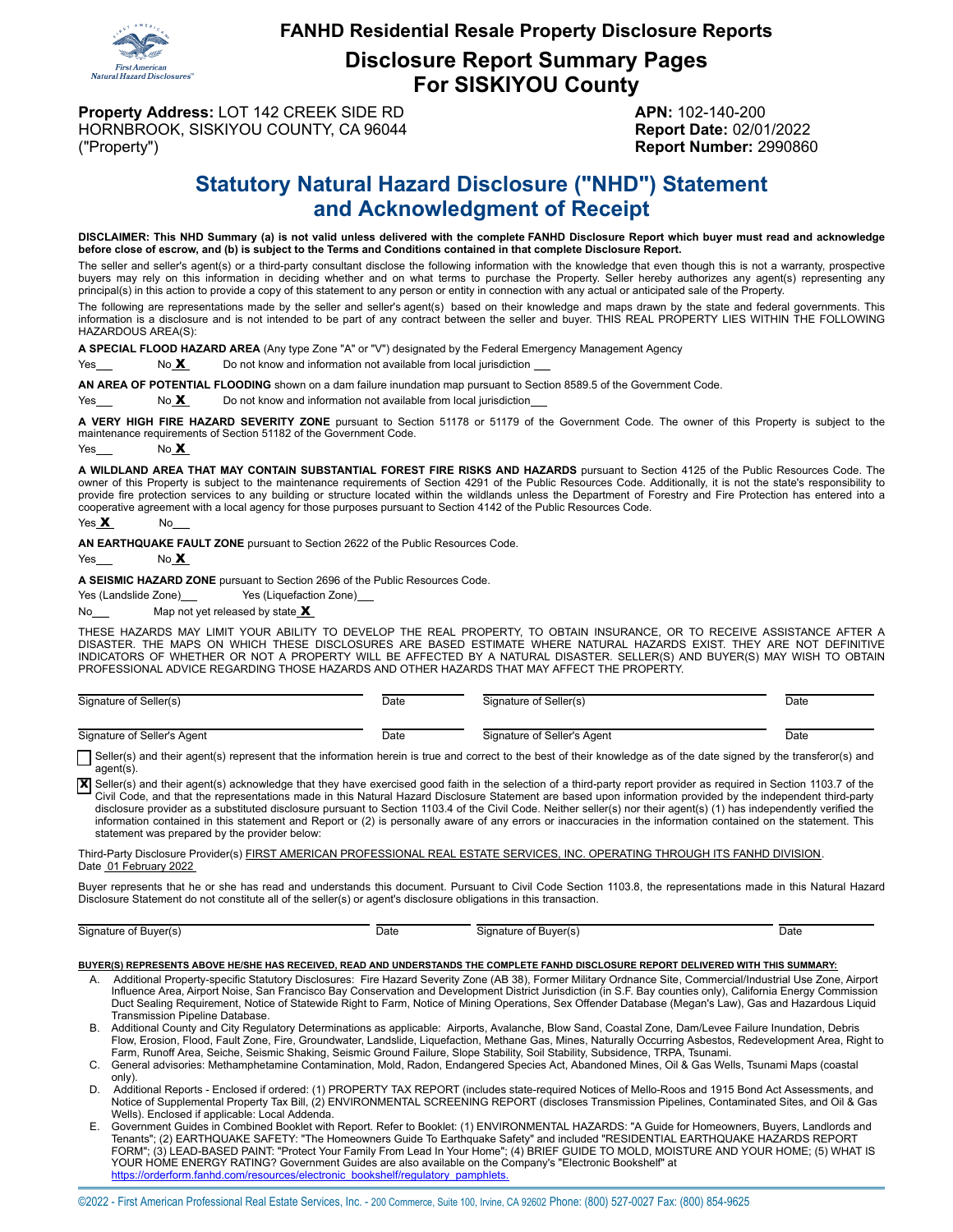

### **FANHD Residential Resale Property Disclosure Reports**

**Disclosure Report Summary Pages For SISKIYOU County**

**Property Address:** LOT 142 CREEK SIDE RD **APN:** 102-140-200 HORNBROOK, SISKIYOU COUNTY, CA 96044 **Report Date:** 02/01/2022 ("Property") **Report Number:** 2990860

## **PROPERTY DISCLOSURE SUMMARY - READ FULL REPORT**

| <b>Statutory</b><br><b>NHD Determinations</b> | IN | <b>NOT</b><br>IN | Map<br>$N/A^*$ | <b>Property is:</b>                                                                          | <b>NHD</b><br>Report<br>page: |
|-----------------------------------------------|----|------------------|----------------|----------------------------------------------------------------------------------------------|-------------------------------|
| Flood                                         |    | X                |                | NOT IN a Special Flood Hazard Area. The Property is IN a<br>FEMA-designated Flood Zone(s) X. |                               |
| Dam                                           |    | X                |                | NOT IN an area of potential dam inundation.                                                  |                               |
| Very High Fire Hazard Severity                |    | X                |                | NOT IN a very high fire hazard severity zone.                                                | 8                             |
| <b>Wildland Fire Area</b>                     | X  |                  |                | IN a wildland-state responsibility area.                                                     | 8                             |
| Fault                                         |    | x                |                | NOT IN an earthquake fault zone designated pursuant to the<br>Alguist-Priolo Act.            | 9                             |
| Landslide                                     |    |                  | X              | Map Not Available                                                                            | 9                             |
| Liquefaction                                  |    |                  | X              | Map Not Available                                                                            | 9                             |
|                                               |    |                  |                |                                                                                              |                               |

| <b>County-level NHD Determinations</b> | IN | <b>NOT</b><br>IN | Map<br>$N/A^*$ | <b>Property is:</b>                                      | <b>NHD</b><br><b>Report</b><br>page: |
|----------------------------------------|----|------------------|----------------|----------------------------------------------------------|--------------------------------------|
| Fault                                  |    |                  |                | NOT WITHIN one-eighth of one mile of a mapped fault line | 11                                   |
| Erosion                                |    |                  |                | IN a high erosion area                                   | 11                                   |
| Slope                                  |    |                  |                | NOT IN an area of potential slope hazards                |                                      |

| <b>Additional Statutory Disclosures</b>                                                            | IN | <b>NOT</b><br>IN | Map<br>$N/A^*$ | <b>Property is:</b>                                                                                                                            | <b>NHD</b><br>Report<br>page: |
|----------------------------------------------------------------------------------------------------|----|------------------|----------------|------------------------------------------------------------------------------------------------------------------------------------------------|-------------------------------|
| Fire Hazard Severity Zone (AB 38)<br>(Includes Local Inspection Contact Info)                      | X  |                  |                | IN a mapped High Fire Hazard Severity Zone and subject to<br>defensible space compliance inspection by governing fire agency.                  | 13                            |
| Fire Hazard Severity Zone (SB 63)<br>(Moderate, High or Very High in Local<br>Responsibility Area) |    |                  | X              | Map Not Available – SB 63 fire zones not yet released by State<br>Fire Marshal.                                                                | 15                            |
| <b>Former Military Ordnance</b>                                                                    |    | X                |                | NOT WITHIN one mile of a formerly used ordnance site.                                                                                          | 15                            |
| <b>Commercial or Industrial</b>                                                                    |    | X                |                | NOT WITHIN one mile of a property zoned to allow commercial<br>or industrial use.                                                              | 15                            |
| Airport Influence Area                                                                             |    | X                |                | NOT IN an airport influence area.                                                                                                              | 17                            |
| Airport Noise Area for 65 Decibel                                                                  |    | $\mathbf x$      |                | NOT IN a delineated 65 dB CNEL or greater aviation noise zone.                                                                                 | 18                            |
| California Energy Commission                                                                       | X  |                  |                | IN a climate zone where properties are usually subject to duct<br>sealing and testing requirements                                             | 19                            |
| <b>Right to Farm Act</b>                                                                           | X  |                  |                | IN a one mile radius of designated Important Farmland that<br>requires a statutory "Notice of Right to Farm" be provided in this<br>Report.    | 20                            |
| Notice of Mining Operations                                                                        |    | X                |                | NOT IN a one mile radius of a mapped mining operation that<br>requires a statutory "Notice of Mining Operation" be provided in<br>this Report: | 21                            |

| <b>General Advisories</b>                                                | <b>Description</b>                                                                                                                                                                                                                                | <b>NHD</b><br>Report<br>page: |
|--------------------------------------------------------------------------|---------------------------------------------------------------------------------------------------------------------------------------------------------------------------------------------------------------------------------------------------|-------------------------------|
| Registered Sex Offender Data Base<br>(Megan's Law) Notice                | Provides an advisory required pursuant to Section 290.46 of the Penal Code. Information<br>about specified registered sex offenders is made available to the public.                                                                              | 22                            |
| Gas and Hazardous Liquid Transmission<br><b>Pipeline Database Notice</b> | Provides a notice required pursuant to Section 2079.10.5(a) of the Civil Code. Information<br>about transmission pipeline location maps is made available to the public.                                                                          | 23                            |
| Methamphetamine Contamination                                            | Provides an advisory that a disclosure may be required pursuant to the "Methamphetamine"<br>Contaminated Property Cleanup Act of 2005".                                                                                                           | 24                            |
| Mold                                                                     | Provides an advisory that all prospective purchasers of residential and commercial property<br>should thoroughly inspect the subject property for mold and sources for additional information<br>on the origins of and the damage caused by mold. | 25                            |
| Radon                                                                    | Provides an advisory on the risk associated with Radon gas concentrations.                                                                                                                                                                        | 26                            |

DISCLAIMER: This NHD Summary (a) is not valid unless delivered with the complete FANHD Disclosure Report which buyer must read and acknowledge **before close of escrow, and (b) is subject to the Terms and Conditions contained in that complete Disclosure Report.**